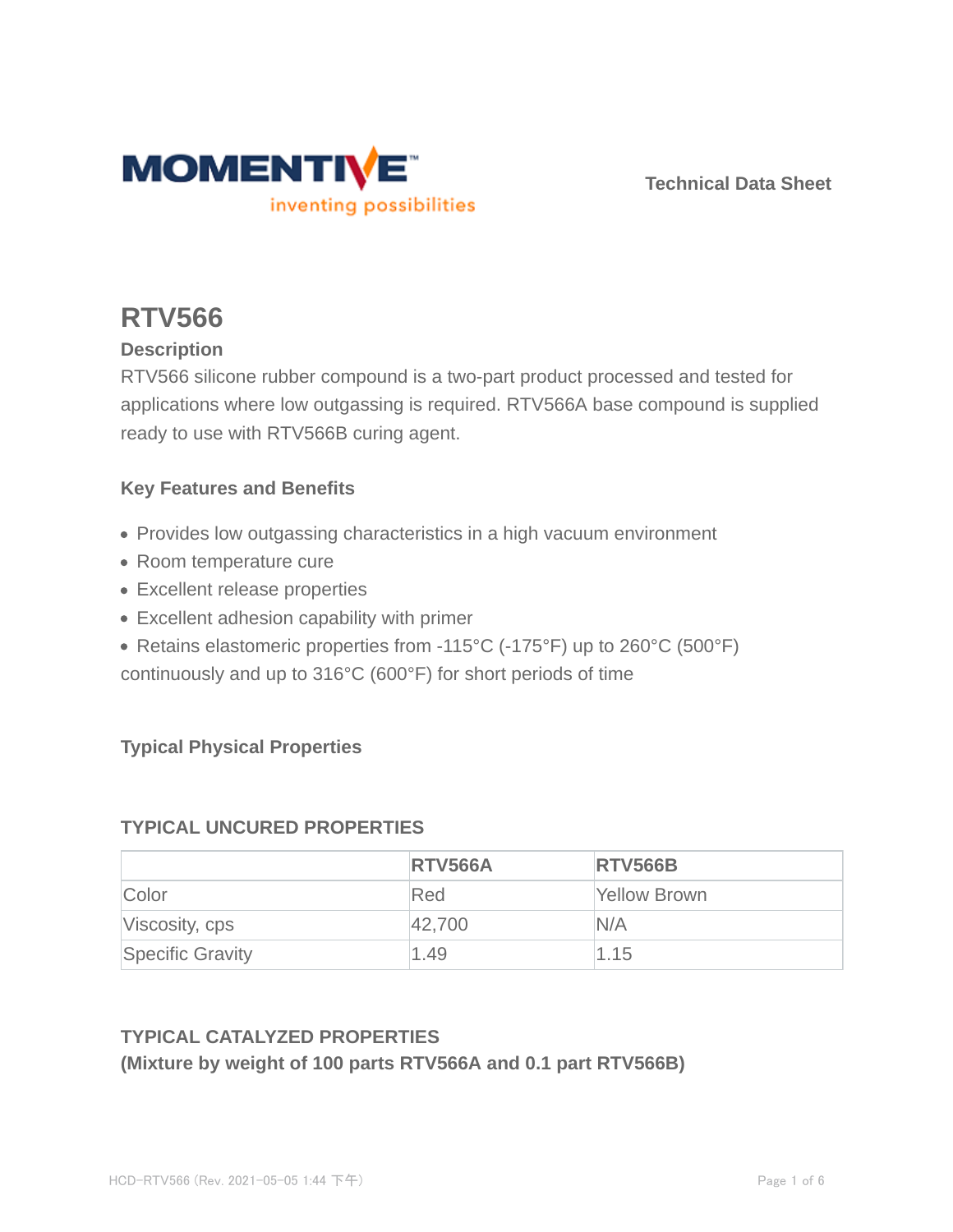|                                                                                      | <b>RTV566</b> |
|--------------------------------------------------------------------------------------|---------------|
| Application Rate, gm/min (45 minutes after<br>mixing) (0.125 in. orifice $@$ 90 psi) | 180           |
| Work Life, Hrs.                                                                      | 1.5           |
| Tack Free Time, Hrs.                                                                 | 22            |

## **TYPICAL CURED PROPERTIES (Cured 7 days @ 25**º**C (77**º**F) and 50% R.H.)**

|                                                                | <b>RTV566</b> |
|----------------------------------------------------------------|---------------|
| Hardness, Shore A Durometer                                    | 61            |
| Tensile Strength, kg/cm <sup>2</sup> (psi)                     | 56 (800)      |
| Elongation, %                                                  | 120           |
| Lap Shear Strength, kg/cm <sup>2</sup> (psi) (on<br>primed AI) | 33(465)       |
| Volatile Condensable Material %*                               | 0.02          |
| Total Weight Loss %*                                           | 0.14          |

\* ASTM E595 Standard Test Method.

#### **Patent Status**

Nothing contained herein shall be construed to imply the nonexistence of any relevant patents or to constitute the permission, inducement or recommendation to practice any invention covered by any patent, without authority from the owner of the patent.

## **Product Safety, Handling and Storage**

Customers should review the latest Safety Data Sheet (SDS) and label for product safety information, safe handling instructions, personal protective equipment if necessary, emergency service contact information, and any special storage conditions required for safety. Momentive Performance Materials (MPM) maintains an aroundthe-clock emergency service for its products. SDS are available at www.momentive.com or, upon request, from any MPM representative. For product storage and handling procedures to maintain the product quality within our stated specifications, please review Certificates of Analysis, which are available in the Order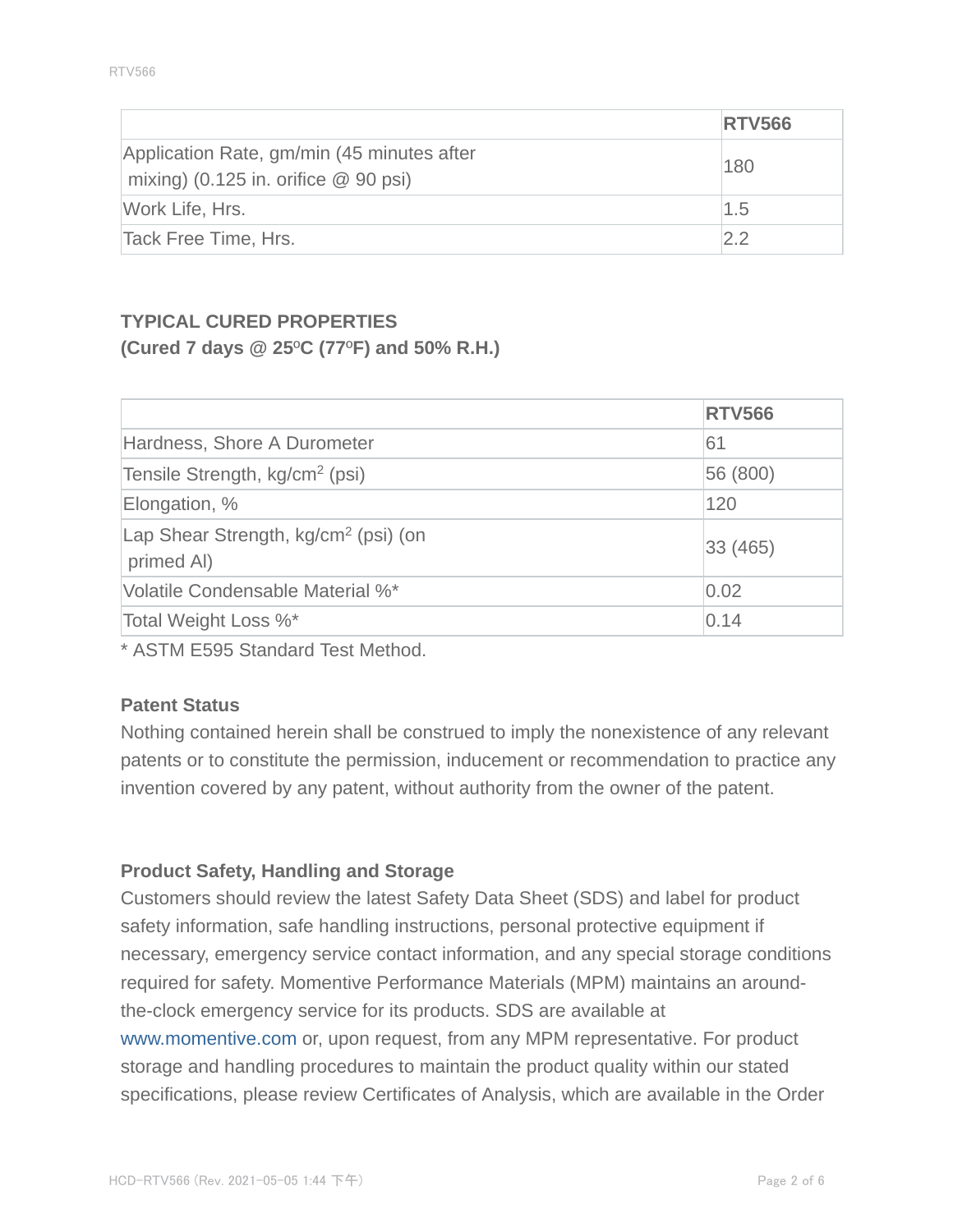Center. Use of other materials in conjunction with MPM products (for example, primers) may require additional precautions. Please review and follow the safety information provided by the manufacturer of such other materials.

#### **Processing Recommendations**

#### **Mixing**

Select a mixing container 4 to 5 times larger than the volume of RTV silicone rubber compound to be used. Weigh out the RTV566A base compound and add the appropriate amount of RTV566B curing agent. The most commonly used amount of curing agent is 0.1% by weight (0.087 ml curing agent per 100 gm base compound). When measuring and dispensing small amounts of curing agent, the use of a microsyringe is recommended for accuracy.

Using clean tools, thoroughly mix the RTV base compound and the curing agent, scraping the sides and bottom of the container carefully to produce a homogeneous mixture. When using power mixers, avoid excessive speeds which could entrap large amounts of air or cause overheating of the mixture, resulting in shorter pot life.

#### **Deaeration**

Air entrapped during mixing should be removed to eliminate voids in the cured product. Expose the mixed material to a vacuum of 25 mm (29 inches) of mercury minimum. The material will expand, crest, and recede to about the original level as the bubbles break. Degassing is usually complete about two minutes after frothing ceases. When using RTV566 for potting, deaeration may be necessary after pouring to avoid capturing air in complex assemblies.

#### **Curing**

RTV566 silicone rubber compound, when properly mixed, will cure sufficiently in 24 hours at 25°C (77°F) and 50% relative humidity to allow gentle handling. For best results, especially with regard to outgassing and adhesion, cure for seven days at 25°C (77°F) and 50% relative humidity.

If this RTV silicone rubber compound is to be used at temperatures over 150°C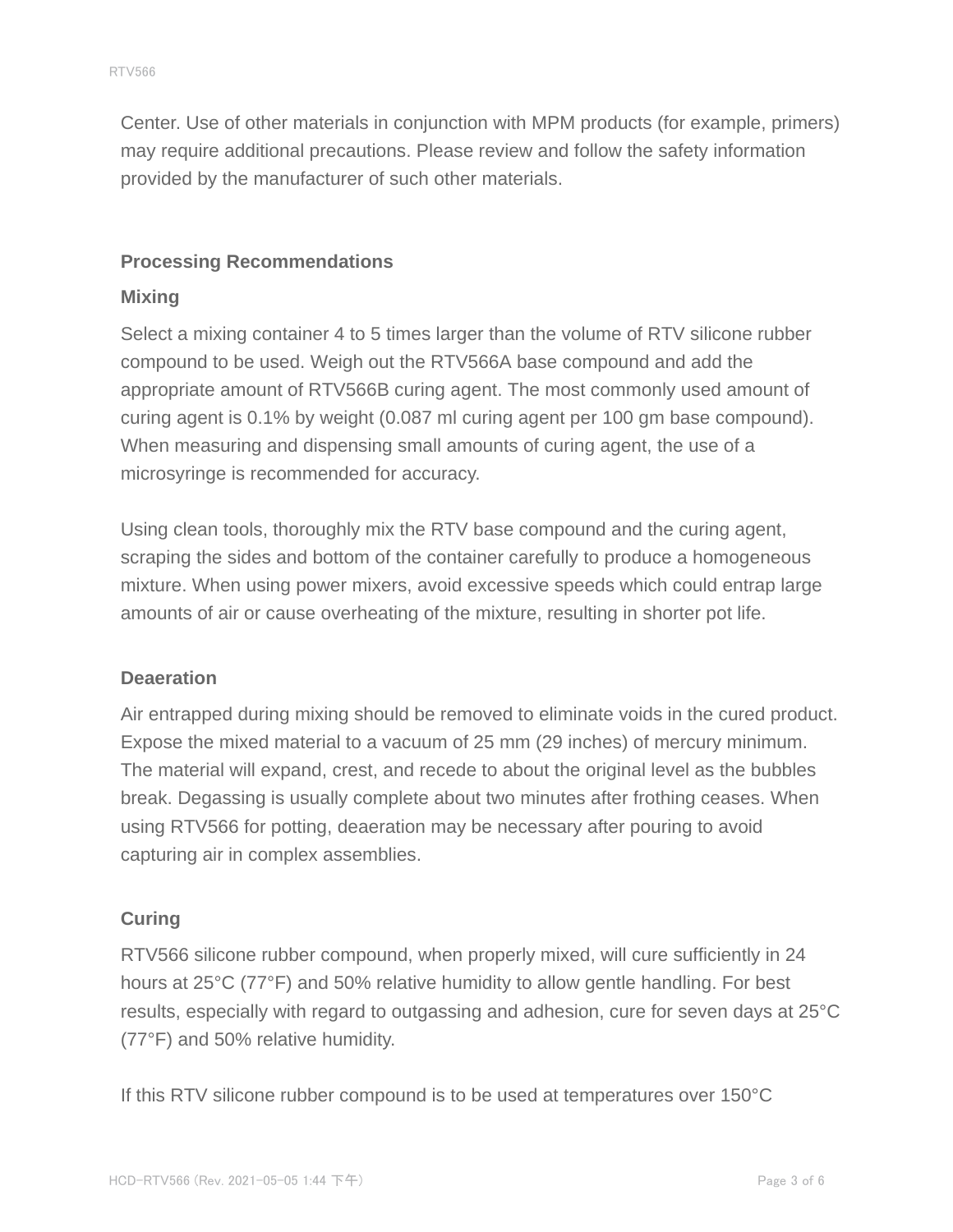(302°F), the cured product should be properly conditioned prior to service. Following full room temperature cure, a typical conditioning program would be eight hours at 100°C (212°F) and an additional eight hours at each 28°C (80°F) interval to the desired service temperature. Longer times at each temperature will be required for larger parts or very deep sections.

#### **Bonding**

If adhesion is an important application requirement, RTV566 silicone rubber compound requires a primer to bond to non-silicone surfaces. Thoroughly clean the substrate with a non-oily solvent such as naphtha or methyl ethyl ketone (MEK) and let dry. Then apply a uniform thin film of Momentive Performance Materials SS4155 silicone primer and allow the primer to air dry for one hour or more (a uniform chalky white haze should be visible). Finally, apply freshly catalyzed RTV silicone rubber to the primed surface and cure as recommended above. For more details on priming and adhesion, refer to Momentive Performance Materials datasheet on RTV primers.

#### **Limitations**

Customers must evaluate Momentive Performance Materials products and make their own determination as to fitness of use in their particular applications.

#### **Contact Information**

Email commercial.services@momentive.com

#### **Telephone**

| <b>Americas</b>      | <b>Latin America</b> | <b>EMEAI- Europe, Middle</b> | <b>ASIA PACIFIC</b> |
|----------------------|----------------------|------------------------------|---------------------|
|                      |                      | East, Africa & India         |                     |
| +1 800 295 2392      | <b>Brazil</b>        | <b>Europe</b>                | China               |
| Toll free*           | +55 11 4534 9650     | +390510924300                | 800 820 0202        |
| +704 805 6946        | <b>Direct Number</b> | Direct number                | Toll free           |
| <b>Direct Number</b> |                      |                              | +86 21 3860 4892    |
|                      |                      |                              | Direct number       |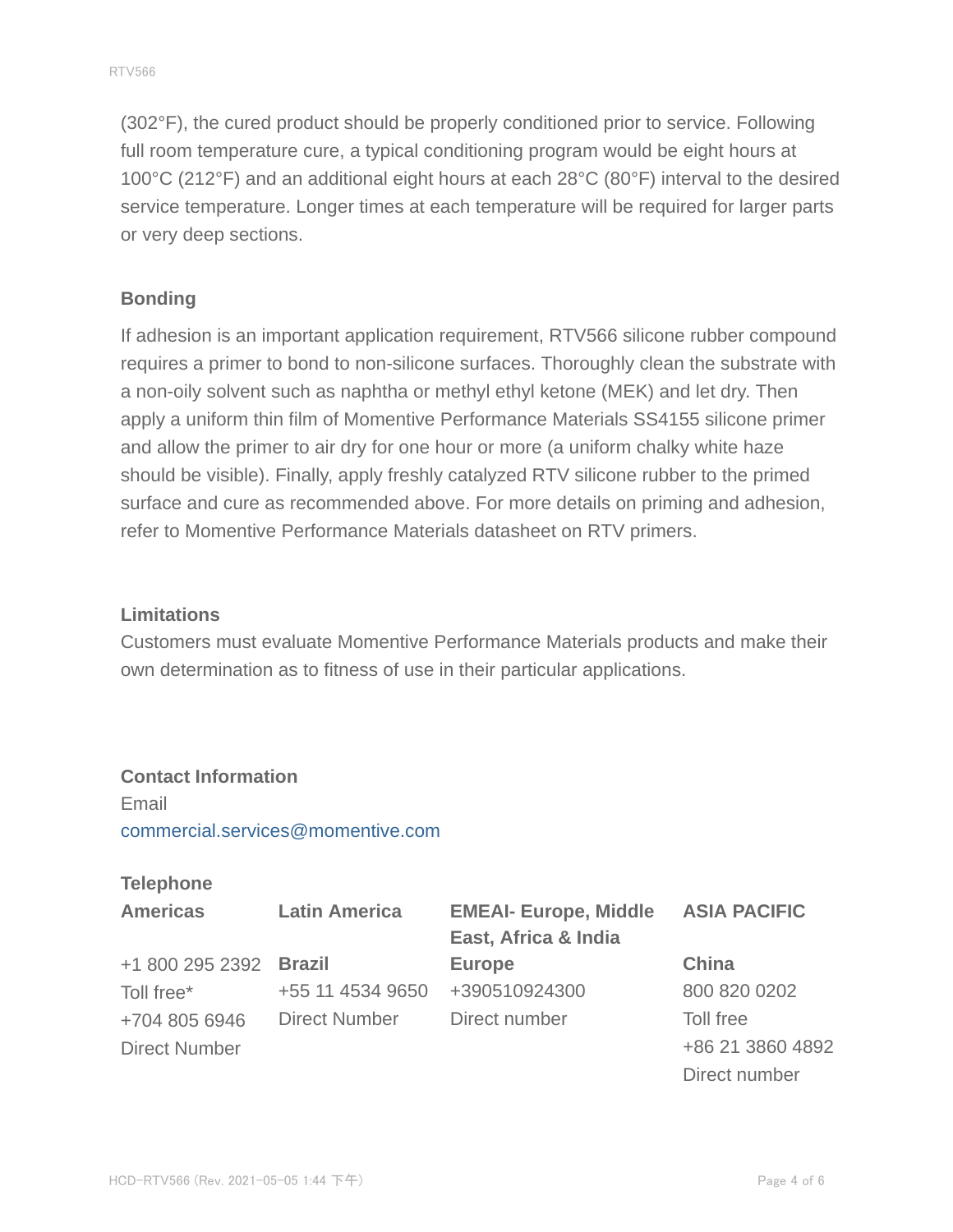| *All American | <b>Mexico</b>        | India, Middle East &      | Japan           |
|---------------|----------------------|---------------------------|-----------------|
| countries     | +52 55 2169 7670     | <b>Africa</b>             | +81 3 5544 3111 |
|               | <b>Direct Number</b> | + 91 44 71212207          | Direct number   |
|               |                      | Direct number*            |                 |
|               |                      | *All Middle Eastern       | <b>Korea</b>    |
|               |                      | countries, Africa, India, | +82 2 6201 4600 |

For literature and technical assistance, visit our website at: www.momentive.com

#### **DISCLAIMER:**

**THE MATERIALS, PRODUCTS AND SERVICES OF MOMENTIVE PERFORMANCE MATERIALS INC. AND ITS SUBSIDIARIES AND AFFILIATES (COLLECTIVELY "SUPPLIER"), ARE SOLD SUBJECT TO SUPPLIER'S STANDARD CONDITIONS OF SALE, WHICH ARE INCLUDED IN THE APPLICABLE DISTRIBUTOR OR OTHER SALES AGREEMENT, PRINTED ON THE BACK OF ORDER ACKNOWLEDGMENTS AND INVOICES, AND AVAILABLE UPON REQUEST. ALTHOUGH ANY INFORMATION, RECOMMENDATIONS, OR ADVICE CONTAINED HEREIN IS GIVEN IN GOOD FAITH, SUPPLIER MAKES NO WARRANTY OR GUARANTEE, EXPRESS OR IMPLIED, (i) THAT THE RESULTS DESCRIBED HEREIN WILL BE OBTAINED UNDER END-USE CONDITIONS, OR (ii) AS TO THE EFFECTIVENESS OR SAFETY OF ANY DESIGN INCORPORATING ITS PRODUCTS, MATERIALS, SERVICES, RECOMMENDATIONS OR ADVICE. EXCEPT AS PROVIDED IN SUPPLIER'S STANDARD CONDITIONS OF SALE, SUPPLIER AND ITS REPRESENTATIVES SHALL IN NO EVENT BE RESPONSIBLE FOR ANY LOSS RESULTING FROM ANY USE OF ITS MATERIALS, PRODUCTS OR SERVICES DESCRIBED HEREIN.** Each user bears full responsibility for making its own determination as to the suitability of Supplier's materials, services, recommendations, or advice for its own particular use. Each user must identify and perform all tests and analyses necessary to assure that its finished parts incorporating Supplier's products, materials, or services will be safe and suitable for use under end-use conditions. Nothing in this or any other document, nor any oral recommendation or advice, shall be deemed to alter, vary, supersede, or waive any provision of Supplier's standard Conditions of Sale or this Disclaimer, unless any such modification is specifically agreed to in a writing signed by Supplier. No statement contained herein concerning a possible or suggested use of any material, product,